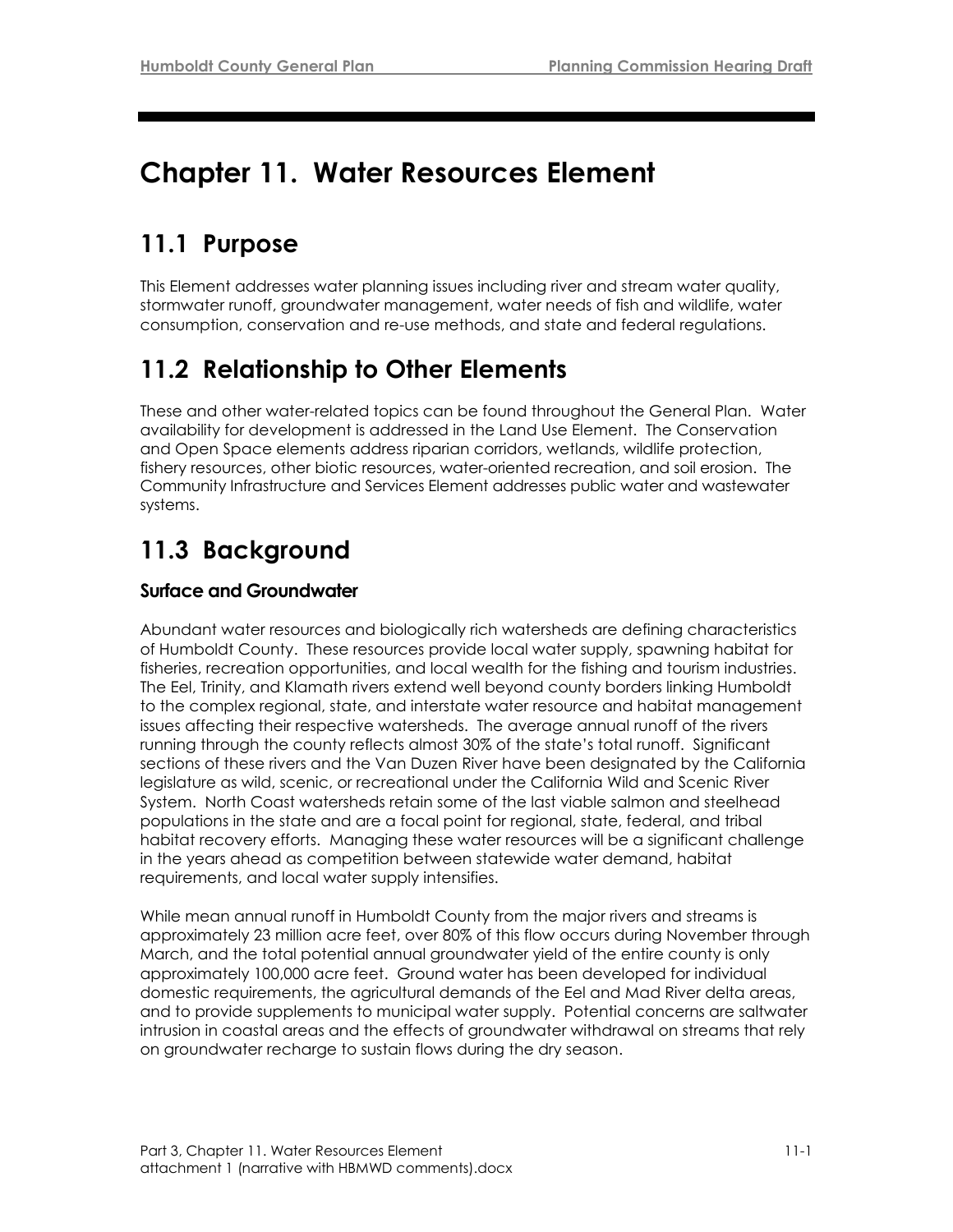# **Water Resources and Land Use**

The General Plan can help to sustain and enhance water resources. Through its policies and standards, it is an effective tool to ensure that new development occurs without damaging water resources on an individual and cumulative basis. The Plan also serves to guide the County in its interaction with neighboring counties, state, and federal agencies and lawmakers. It also directs the County's activities and commitment of resources.

State and federal agencies through the California Water Code and Clean Water Act typically have primary jurisdiction over water resource issues, and in those cases their roles do not have to be duplicated by the County. In the event of overlapping jurisdiction or in instances where the County has interests that are distinct from the interests of state and federal agencies, the County will make independent judgments consistent with the policies of this Plan.

#### **North Coast Basin Plan and Beneficial Uses**

California's comprehensive water quality control law, the Porter-Cologne Water Quality Control Act of 1969, requires the adoption of water quality control plans (basin plans) by the state's nine Regional Water Quality Control Boards to protect water quality and beneficial uses in watersheds within their regions. Basin plans are reviewed every three years and updated as necessary. The Water Quality Control Plan for the North Coast Region, or the North Coast Basin Plan, covers Humboldt, Del Norte, Trinity, Siskiyou, Mendocino, and portions of several other counties.

An essential part of the Basin Plan is an assessment of the beneficial uses that are designated and are to be protected for each hydrologic area in the region. Beneficial uses include the use of water for public water supplies; protection and propagation of fish, shellfish, and wildlife; recreation in and on the water; agriculture; industrial; and other purposes, including navigation. Beneficial uses can either be existing or potential and are enumerated on a uniform list prepared by the State Water Board and are applied throughout all basins of the state.

## **Watershed Planning**

Humboldt County is part of the State Water Resources Control Board's Klamath-North Coast Hydrologic Basin Planning Area 1, which includes all basins draining into the Pacific Ocean from the Oregon border southerly through the Russian River Basin. The County's 12 planning watersheds (see Table 11-A) are displayed in Figure 11-1. For water resource planning purposes and to improve coordination with state and federal agencies, the County uses watersheds as logical planning areas to consider all the activities in a watershed in relation to their affect on water supply, quality, and biological resources.

Controlling sedimentation, preventing further increases in water temperature and preserving flow rates are the chief watershed management challenges in Humboldt County. As of 2008, Humboldt County has 19 river segments or water bodies that require Total Maximum Daily Load (TMDL) pollution prevention plans because of their "impaired" designation under Section 303(d) of the federal Clean Water Act (see text box for a description of the TMDL rules). Major soil-disturbing activities include road building, logging, vegetation clearing, over-grazing, mining, and certain agricultural practices. Accelerated erosion and sedimentation can increase flooding and damage riparian habitat. Temperature is an important habitat requirement for salmon and steelhead. High water temperatures result from reduced flows, agraded stream channels and removal of riparian vegetation along watercourses.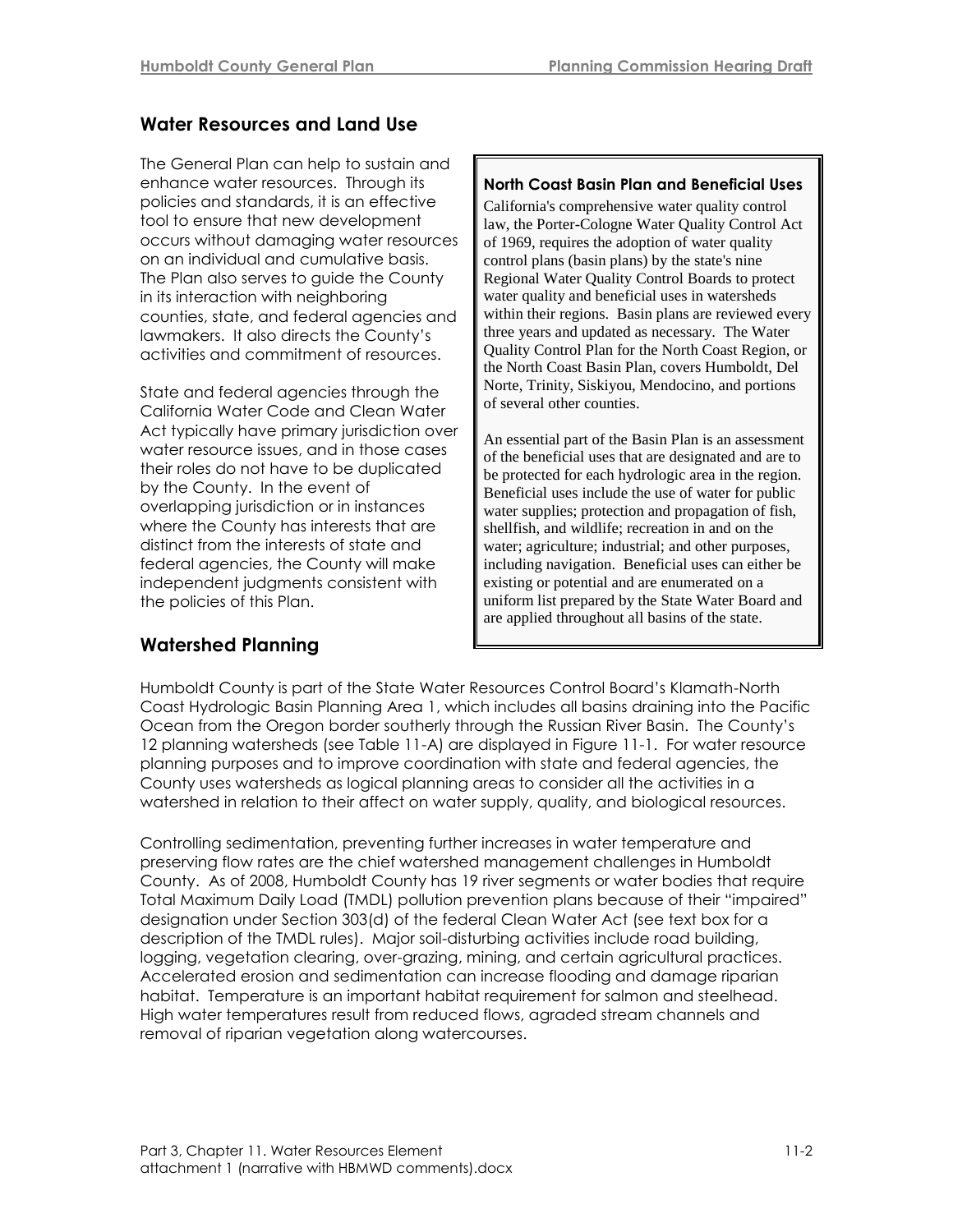

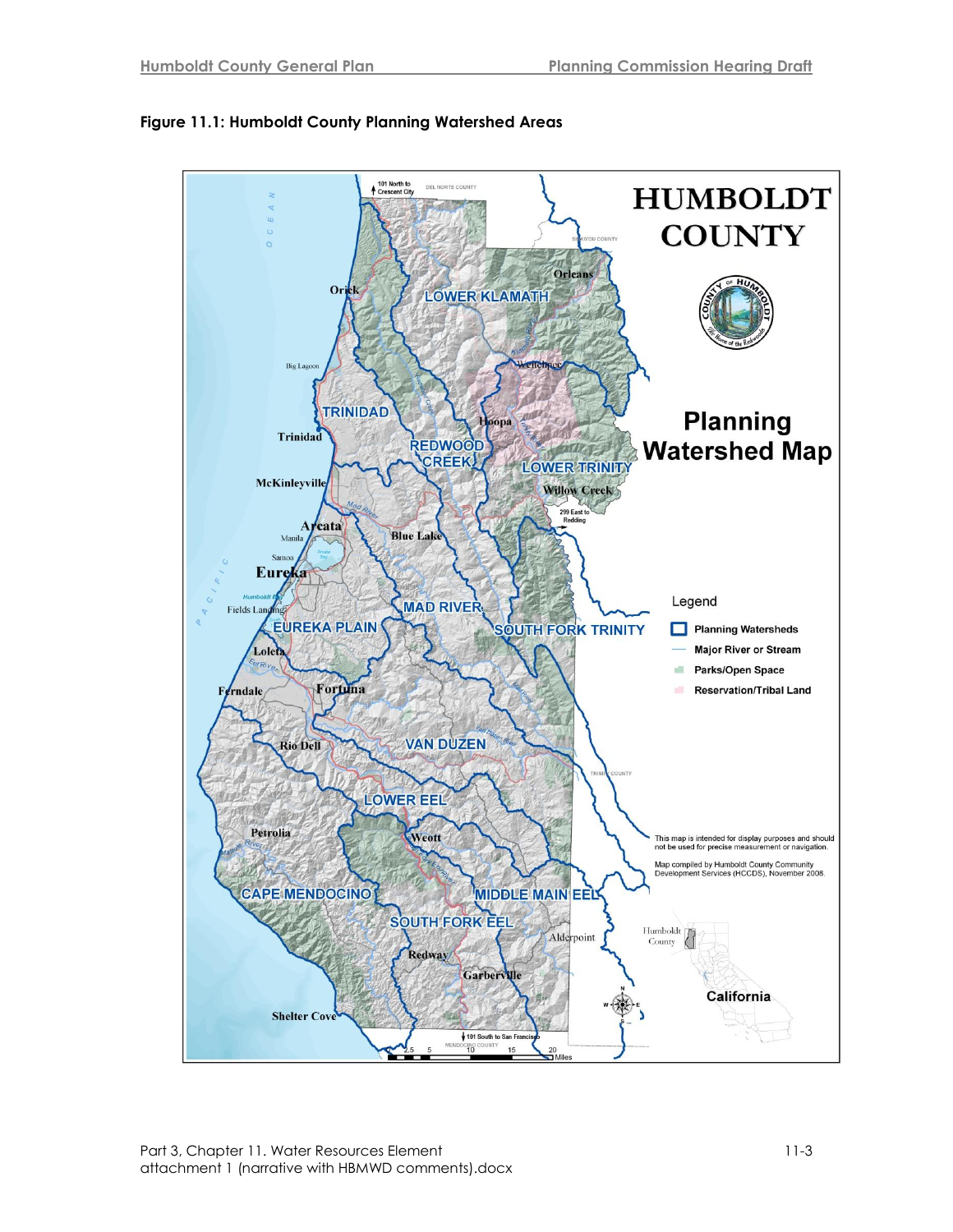| <b>Table 11-A: Humboldt County Planning Watershed Areas</b> |                 |                                     |                    |
|-------------------------------------------------------------|-----------------|-------------------------------------|--------------------|
| Watershed                                                   | Basin           | <b>Total Acres within</b><br>County | <b>Total Acres</b> |
| Lower Klamath                                               | Klamath-Trinity | 332,787                             | 493,453            |
| Lower Trinity                                               | Klamath-Trinity | 192,286                             | 654,967            |
| South Fork Trinity                                          | Klamath-Trinity | 73,205                              | 596,497            |
| Redwood Creek                                               | Mad-Redwood     | 187,788                             | 187,819            |
| <b>Trinidad</b>                                             | Mad-Redwood     | 83,684                              | 83,684             |
| Mad River                                                   | Mad-Redwood     | 221,337                             | 322,143            |
| Eureka Plain                                                | Mad-Redwood     | 124,617                             | 124,617            |
| Van Duzen                                                   | Eel             | 234,899                             | 274,083            |
| Lower Eel                                                   | Eel             | 191,052                             | 191,052            |
| Middle Main Eel                                             | Eel             | 138,509                             | 333,345            |
| South Fork Eel                                              | Eel             | 200,395                             | 441,213            |
| Cape Mendocino                                              | Mattole         | 311,774                             | 319,628            |
| Total                                                       |                 | 2,292,332                           | 4,039,132          |

Humboldt County's watersheds typically flow with an abundance of water in the winter and spring but limited water in the summer and fall, making both flooding and low-flow

shortages significant water management issues. For example, the Mattole River has a maximumrecorded winter discharge in excess of 90,000 cubic feet per second and a typical summer flow of less than 20 cubic feet per second.

Humboldt County watersheds are within the National Marine Fisheries' Southern Oregon/Northern California Coast Salmon and Steelhead Recovery Domain and are a part of Five Counties Salmonid Conservation Program (5C's Program). Recovery of Coho and Chinook salmon, and steelhead populations is a priority of numerous governmental agencies, local tribes and private businesses and organizations from forest product companies to local watershed groups. The 5C's Program has

## **Total Maximum Daily Load (TMDL)**

The federal Clean Water Act (CWA) requires states to develop a list of their impaired waterbodies. Impaired waterbodies are those that do not meet water quality standards even after pollution controls for point sources of pollution are in place, such as wastewater treatment plants and industrial facilities. The CWA also requires states to establish priority rankings for waters on the 303(d) list and develop Total Maximum Daily Loads (TMDLs) for these waters based on their individual priority ranking.

A TMDL is a pollution budget for a specific waterbody (river, stream, lake, etc) that identifies the maximum amount of a pollutant (sum of allowable pollutant loads from point and nonpoint sources) that can be released without causing the waterbody to become impaired. A TMDL also must include a margin of safety to allow for any uncertainties in the scientific methods used to derive the TMDL (water quality modeling assumptions, etc.)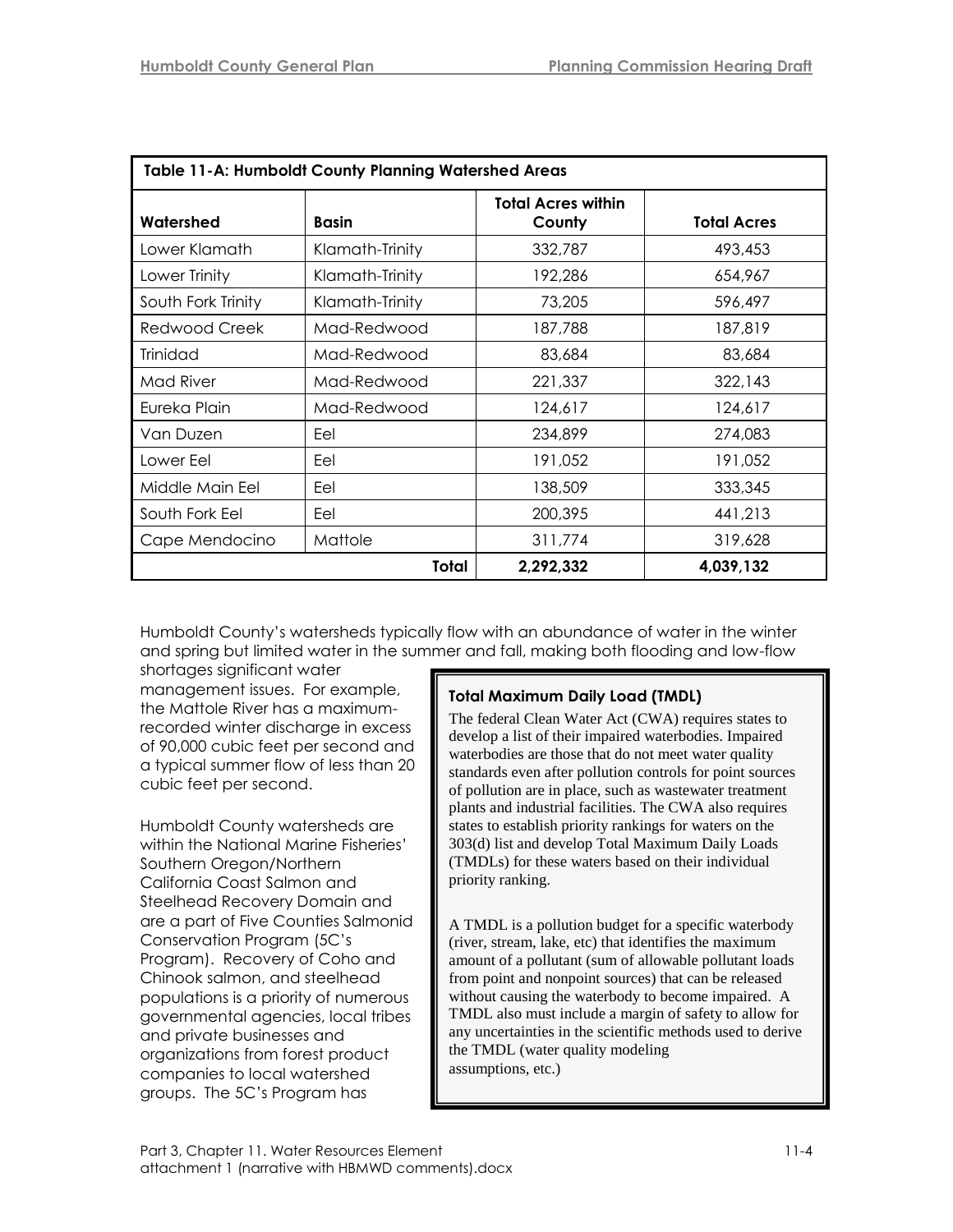implemented programs to replace culverts, reduce soil loss and erosion, and define best management practices for road maintenance. The County has replaced approximately one-third of the significant barriers to fish migration so far.

Humboldt County is also a participating member of the North Coast Integrated Regional Water Management Plan (NCIRWMP). The NCIRWMP covers a seven county area corresponding to the Regional Water Quality Control Board Region 1 boundary. This collaborative planning framework was selected because impacts to fisheries and other beneficial uses may occur from local land use decisions and actions, but the effects can be cumulative across large geographic areas, with effective solutions often requiring a watershed approach and ultimately a regional approach that can be adopted and implemented by many stakeholders. The NCIRWMP provides an organized framework for identifying local and regional issues, evaluating water management planning objectives and strategies, and implementing the most promising approaches and projects across the region. Many of polices and principles of the NCIRWMP have been integrated into this Water Resources Element.

### **Public Water Supply**

Municipal water supplies are provided primarily from surface water sources by four water service districts, along with several cities and numerous community service districts. Humboldt County generally has sufficient water resources where the majority of the population resides.

The Humboldt Bay Municipal Water District provides the majority of drinking water within the County. It supplies treated drinking water to seven municipal agencies, who in turn serve all communities in the greater Humboldt Bay region. ,The District also delivered large volumes of water to two pulp mills for industrial purposes; however both pulp mills have ceased operation and are permanently shuttered. The District currently has 40 - 45 million gallons per day (MGD) of water available beyond which is needed for its Municipal customers. If this water is not used, the District will eventually lose a substantial portion of its water rights which have been granted by the State, and those rights would be available to any other interested party This additional supply is an asset for the area and could support new agricultural, commercial and industrial development. If such uses do not materialize within Humboldt County, the District could transport available water to another public agency for an authorized public use, thereby maintaining local control of its water rights, and generating additional revenue for the benefit of its Municipal customers and local ratepayers .

Protection of water quality in the watersheds that are sources for municipal water is important to maintaining these supplies. Threats include discharge from sewage treatment plants, failing septic systems, non-point source urban pollution, and turbidity from sediment discharge.

Rural water supplies are provided by private water associations or from on-site surface and groundwater sources. Some rural parcels have been created that cannot support residential usage based on on-site water availability, so availability must be determined on a case-by- case basis. Another concern is the cumulative effects of surface and groundwater withdrawals in rural areas where allowed land uses, if fully developed, would require more water than what is locally available during low-flow periods.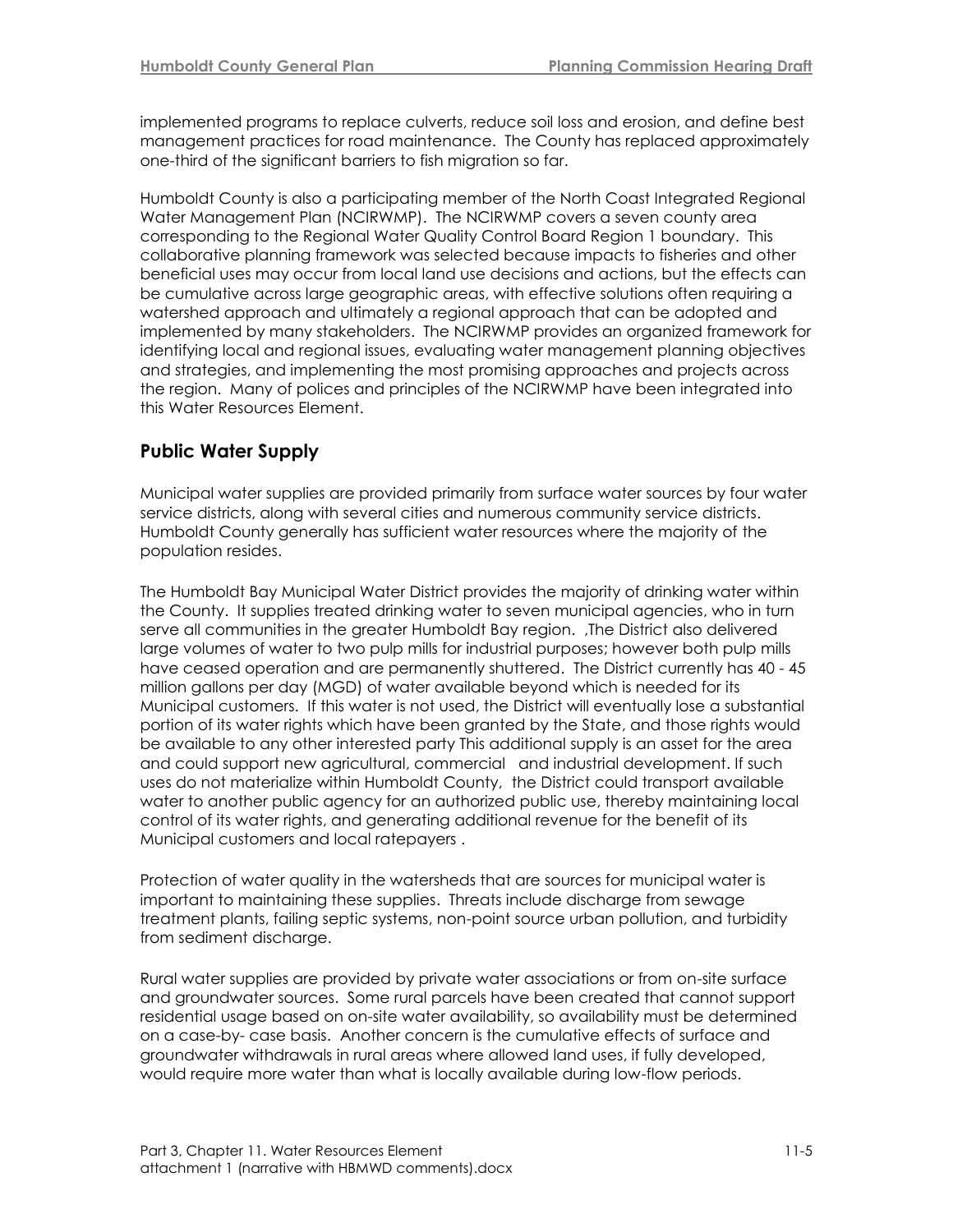Water storage and water conservation techniques can be solutions to the extremes of water availability. Increased municipal storage in urbanized areas and off-channel water storage in rural areas can increase water security and maintain essential flows for habitat purposes.

### **Water Exports**

The amount of water exported from North Coast watersheds is perhaps the county's most significant water resource policy issue. Diversions of water on the Trinity, Klamath, and Eel rivers have significantly affected water quality, quantity, and beneficial uses within Humboldt County. As a County of origin, the County of Humboldt has certain rights pursuant to state water law. Water Code Section 10505 provides that no water right will be released or assigned for any application that would deprive the County of origin of any water necessary for the development of the County. Section 11460 provides that state water projects must meet standards that protect existing beneficial needs of the watershed. Because of the importance of river flows to the county's economy and environment, the General Plan includes policies that actively pursue reductions in water exports from the Klamath, Trinity and Eel rivers and provide standards for the protection of water quality, fisheries, and habitat for any proposed new water export projects. Conversely, the Mad River may be uniquely positioned to support some level of water export using the existing water rights and existing infrastructure of the Humboldt Bay Municipal Water District, without adversely affecting the flows or habitat in the Mad River.

### **Stormwater**

Communities with County stormwater infrastructure include McKinleyville; the areas surrounding Eureka, such as Cutten, Ridgewood, Pine Hill, and Humboldt Hill; and also Garberville and Shelter Cove. Other areas with minor amounts of drainage infrastructure include Redway, Manila, King Salmon, Fields Landing, Loleta, and Willow Creek. McKinleyville is designated as an "urbanized area" in the 2000 Census and contains a municipal separate storm sewer system (MS4), the County operated storm drainage network. Discharges of storm water from MS4s in urbanized areas are considered "point sources‖ of potential pollution and as a result, the County is required to prepare a Storm Water Management Program (SWMP) under Phase II of the National Pollutant Discharge Elimination System program (NPDES) of the Clean Water Act. The intent of the SWMP is to reduce the discharge of pollutants to the maximum extent practicable, protect water quality, and satisfy other requirements of the Clean Water Act. During the planning period of this General Plan, the County may be required to prepare SWMPs for other communities within the unincorporated area.

# **11.4 Goals and Policies**

### **Goals**

**WR-G1. Water Supply, Quality, and Beneficial Uses.** High quality and abundant surface and groundwater water resources that satisfy the water quality objectives and beneficial uses identified in the Water Quality Control Basin Plan for the North Coast Region.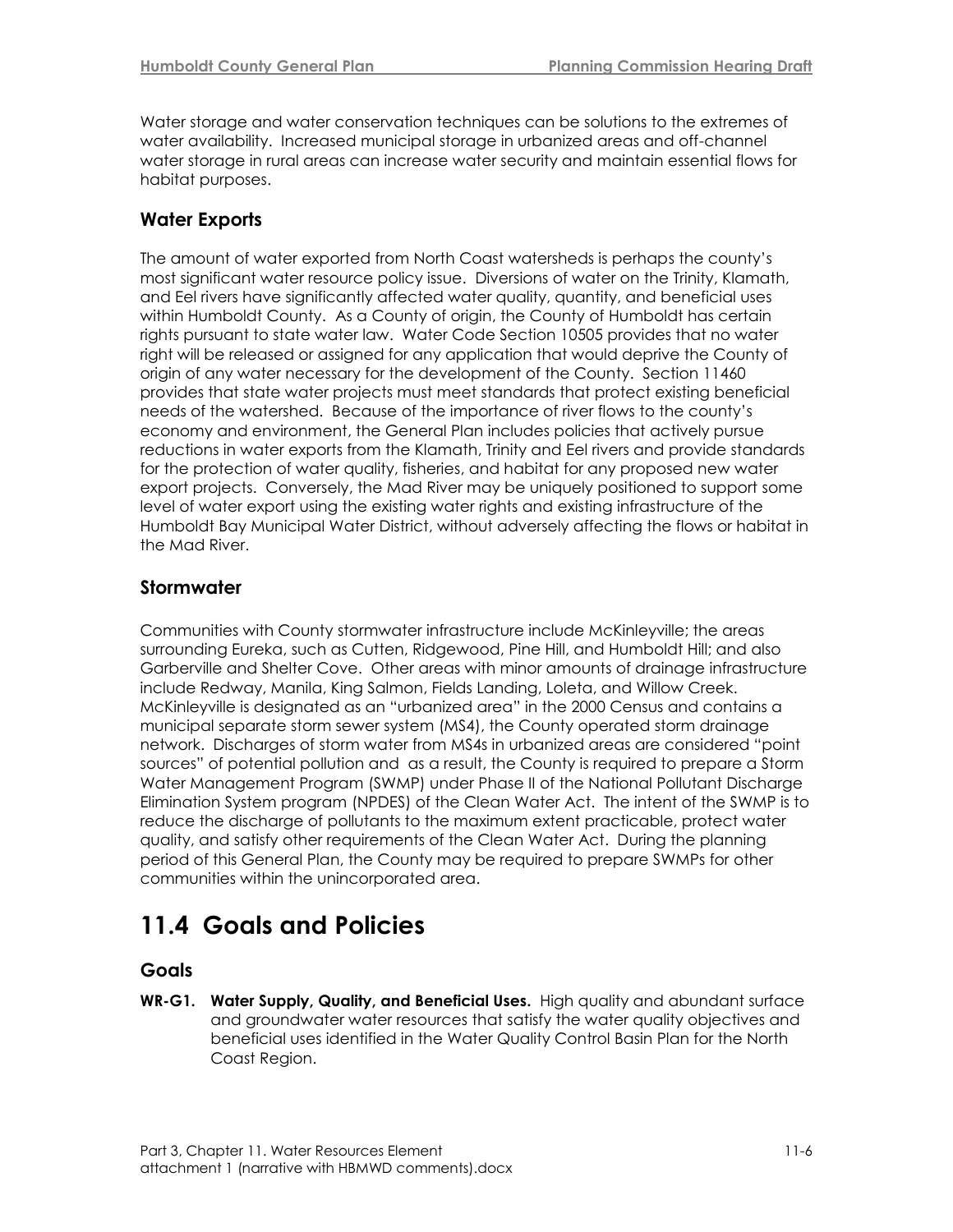- **WR-G2. Water Resource Habitat.** River and stream habitat capable of supporting abundant salmon and steelhead populations.
- **WR-G3. Planning, Coordination, and Advocacy.** A system of local coordination and intra-regional cooperation to advance local, regional, and state water management priorities and objectives.
- **WR-G4. Watershed Planning Framework.** Land use decision making that makes use of watersheds as a planning, management, and coordinating framework to cooperatively manage water and other natural resources with local communities, neighboring counties, and state and federal agencies.
- **WR-G5. Watershed Management.** A system of water resource management that recognizes watersheds as natural systems producing multiple economic, social, and environmental benefits that can be optimized with sound data, cooperative public processes, adaptive management, and leadership.
- **WR-G6. Public Water Supply.** Public water systems able to provide adequate water supply to meet long-term community needs in a manner that protects other beneficial uses and the natural environment.
- **WR-G7. Effective Conservation Strategies.** Effective application of conservation, water re-use, and storage strategies in meeting year-round water supply needs in water supply limited areas.
- **WR-G8. Restoration of River Flows.** Sufficient water flows in the Trinity, Klamath and Eel rivers to meet all beneficial use, including support of salmon and steelhead recovery plans, recreation activities, and the economic needs of river dependent communities and no additional upper or mid-level watershed exports from rivers flowing through the county.
- **WR-G9. Storm Drainage.** Storm drainage utilizing natural drainage channels and watersheds and the minimum possible erosion, runoff from new development, and interference with surface and groundwater flows.

#### **Policies**

#### **Water Resources and Land Use**

- **WR-P1. Sustainable Management**. Ensure that land use decisions conserve, enhance, and manage water resources on a sustainable basis to assure sufficient clean water for beneficial uses and future generations.
- **WR-P2. Protection for Existing Surface and Groundwater Uses.** Impacts on existing beneficial water uses shall be considered and mitigated during discretionary review of land use permits that are not served by municipal water supplies. Compliance measures for un-permitted development not served by municipal water supplies shall include mitigations for surface or groundwater resource impacts.
- **WR-P3. Proactive Protections.** Focus regulatory attention in specified watersheds where limited water supply or threats to water quality have potentially significant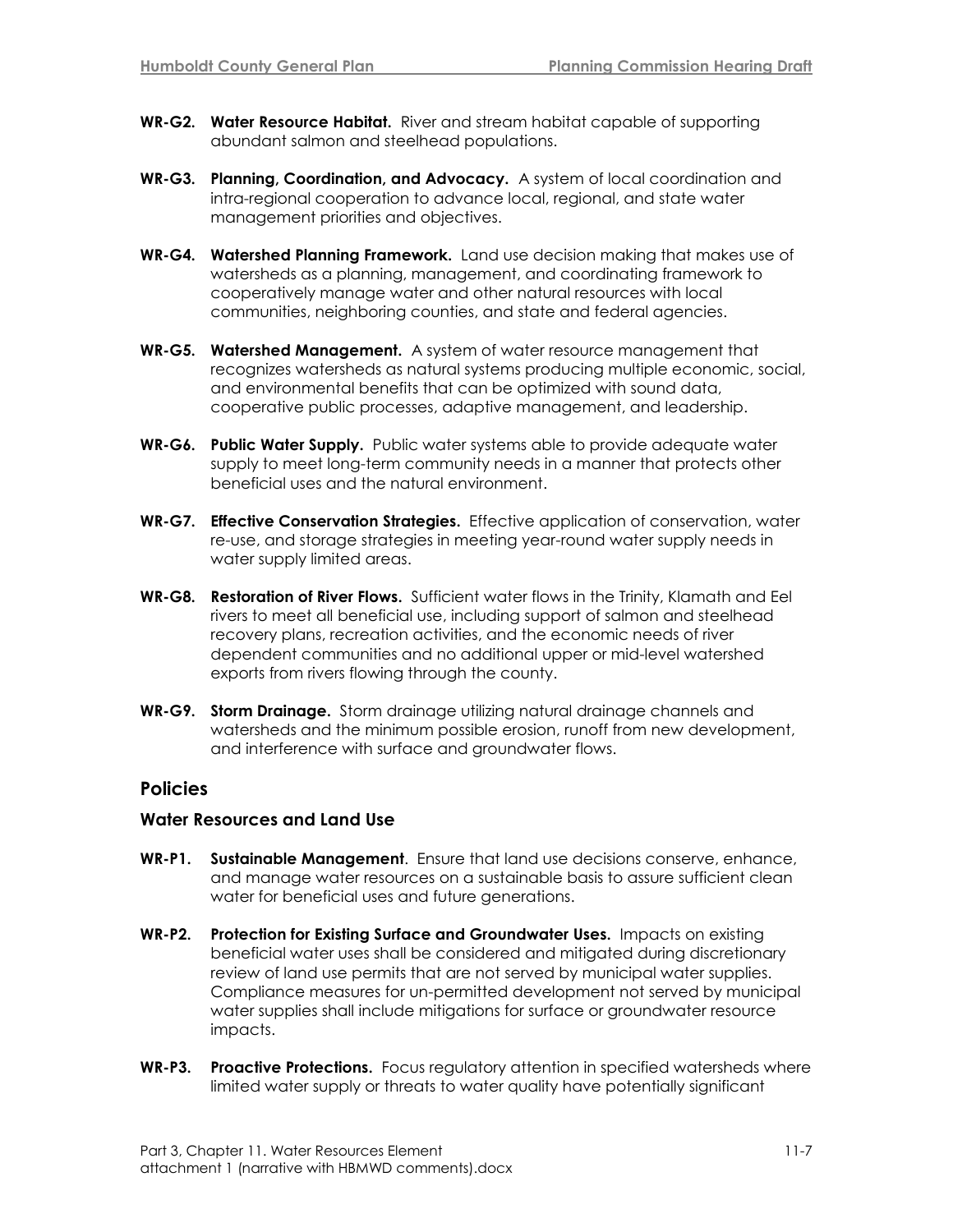cumulative effects on the availability of water for municipal or residential water uses or the aquatic environment.

- **WR-P4. Critical Municipal Water Supply Areas.** The Board of Supervisors shall designate all or portions of watersheds as "Critical Water Supply Areas" if cumulative impacts from land uses within the area have the potential to significantly impact the quality or quantity of municipal water supplies. Water resources within Critical Water Supply Areas shall be protected by the application of specific standards for such areas.
- **WR-P5. Critical Watershed Areas.** The Board of Supervisors shall designate all or portions of watersheds as "Critical Watersheds" if cumulative impacts from land uses within the area have the potential to create significant environmental impacts to threatened or endangered species, including Coho salmon or steelhead habitat. Water resources within Critical Watersheds shall be protected by the application of specific standards for such areas to avoid the take of threatened or endangered species.
- **WR-P6. Subdivisions.** Subdivision approval shall be conditioned to require evidence of sufficient water supply during normal and multiple-dry years to meet the projected demand associated with the proposed subdivision. Sufficient water supply shall include the requirements of the proposed subdivision and existing and planned future uses. Written service letters from a public water system written in conformance with this policy is sufficient evidence. Subdivisions to be served through on-site water supplies or private water systems must provide evidence of sufficient water supply to the County Department of Environmental Health.
- **RD-P7. Cumulative Impacts of Rural Subdivision.** Cumulative impacts of water withdrawal from surface and groundwater sources and sewage disposal shall be assessed during the zoning and subdivision of all areas designated for Rural Development.
- **WR-P8. Erosion and Sediment Discharge.** Ministerial and discretionary projects requiring a grading permit shall comply with performance standards adopted by ordinance and/or conditioned to minimize erosion and discharge of sediments into surface runoff, drainage systems, and water bodies consistent with best management practices, adopted Total Maximum Daily Loads (TMDLs), and non-point source regulatory standards.
- **WR-P9. County Facilities Management.** Design, construct, and maintain County buildings, roads, bridges, drainages, and other facilities to minimize erosion and the volume of sediment in stormwater flows.
- **WR-P10. Project Design.** Development should be designed to compliment and not detract from the aesthetics and function of rivers, streams, ponds, wetlands, and their setback areas.
- **WR-P11. Small Hydroelectric.** Encourage small hydroelectric development when impacts to surface water flows and habitat are in conformance with state and federal standards.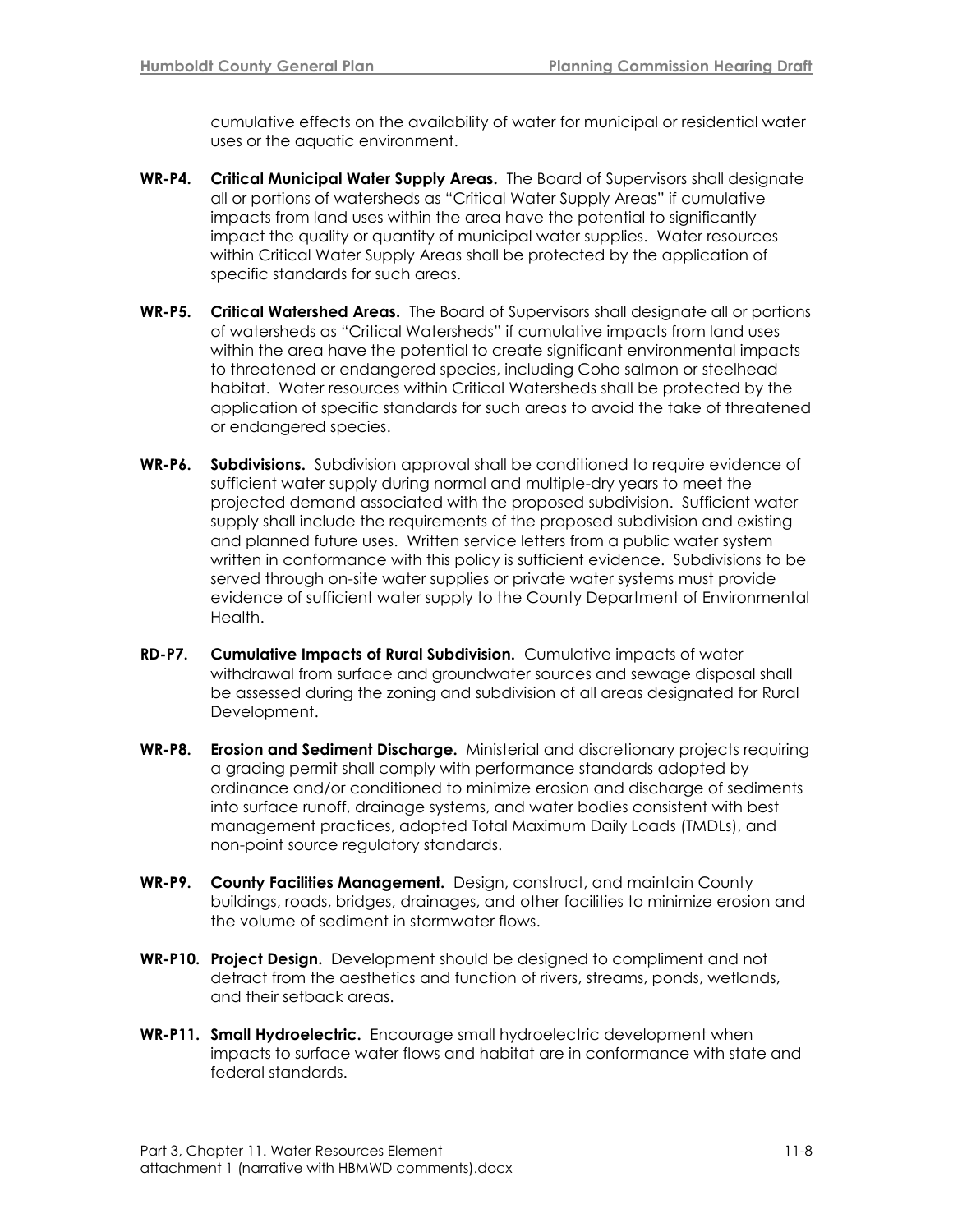- **WR-P12. Groundwater Quality Protection**. Commercial and industrial discretionary uses shall be evaluated for their potential to contaminate groundwater resources, and mitigated as necessary.
- **WR-P13. Saltwater Intrusion.** For discretionary projects involving municipal or large-scale agricultural groundwater withdrawals in proximity to coastal areas, ensure that groundwater will not be adversely affected by saltwater intrusion.
- **WR-P14. Pathogen and Nutrient Discharge from Septic Systems.** Support programs to reduce coliform bacteria and nitrate discharges from septic systems that do not meet operational standards established the North Coast Regional Water Quality Control Board. Work cooperatively with Environment Health to assess the need for land use controls in areas where septic discharge threatens public health or beneficial uses.
- **WR-P15. Nutrient Discharge from Agricultural Operations.** Support programs that reduce nutrient discharge from agricultural operations, such as the voluntary manure management programs supporting local dairies.
- **WR-P16. State and Federal Regulation.** Encourage state and federal agencies to maintain responsibility for water resources supply and water quality management. The County shall not accept administrative responsibility for state or federal regulatory programs unless sustainable funding sources are secured.

#### **Watershed Planning**

- **WR-P17. Watershed Planning.** Use watersheds as the geographic planning framework for water resource planning and coordination with other regional, state, and federal planning, implementation, and funding efforts.Maintain relevant land use data on watershed basis to support watershed based management and decision-making processes. Encourage and support continued research, investigation, and analysis of the County's water resources by federal and state water resource agencies. Encourage compilation of data on a watershed basis.
- **WR-P18. Watershed and Community Based Efforts.** Support the efforts of local community watershed groups to protect water resources and work with local groups to ensure decisions and programs take into account local priorities and needs.
- **WR-P19. Regional Water Management Planning.** Work on a regional basis through the North Coast Integrated Regional Water Management Plan (NCIRWMP) to ensure coordination and adaptive management between statewide water resource planning efforts, regional priorities, and local needs.The goals and objectives of the NCIRWMP shall be considered in establishing County water resource priorities and policy positions.
- **WR-P20. State and Federal Watershed Initiatives.** Support implementation of state and federal watershed initiatives such as the Total Maximum Daily Loads (TMDLs), the North Coast Regional Water Quality Control Board's (NCRWQCB) Watershed Management Initiative, and the California Non-Point Source Program Plan.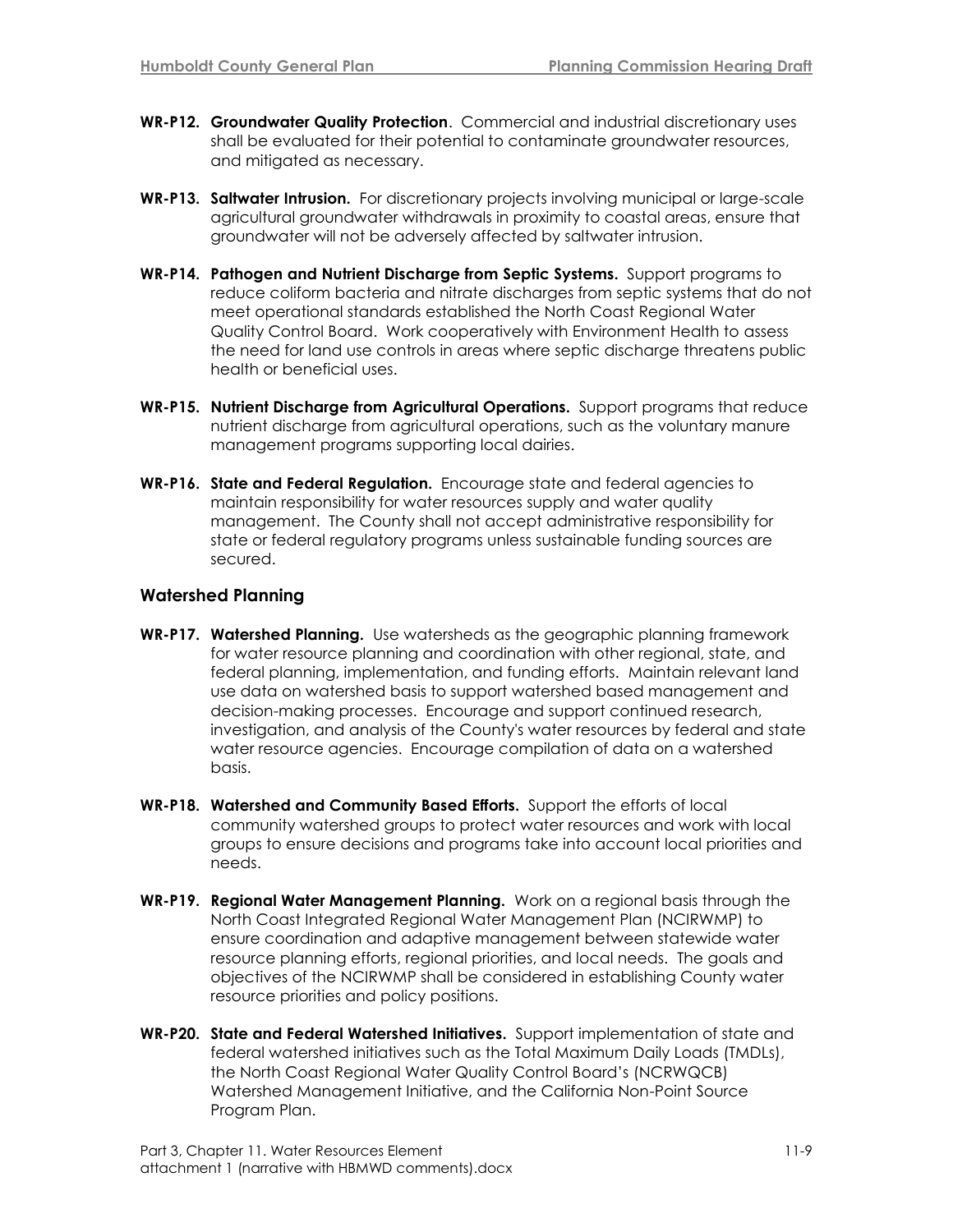#### **Public Water Supply**

- **WR-P21. Sufficient Water Supply.** Support the actions and facilities needed by public water systems to supply the water demands projected in this Plan.
- **WR-P22. Critical Water Supply Areas.** Coordinate with public water systems in the designation and regulation of water resources in Critical Water Supply areas.
- **WR-P23. Conservation and Re-use Strategy.** Promote the use of water conservation and re-use as a strategy to lower the cost, minimize energy consumption, and maximize the overall efficiency and capacity of public water systems. Encourage and support conservation for agricultural activities that increase the efficiency of water use for crop irrigation and livestock.Support the use of treated water for irrigation*,* landscaping, parks, public facilities, and other appropriate uses and coordinate with cities and other wastewater treatment entities in planning uses and minimizing impacts for treated water in unincorporated areas. Avoid water reuse that could adversely affect the quality of groundwater or surface water.

#### **Water Exports**

- **WR-P24. Restoration of Flow Rates.** The County shall advocate for reductions in water exports and improved flow release schedules from existing reservoirs on the Trinity, Klamath and Eel rivers to enhance fisheries, natural sediment transport, and recreational opportunities.
- **WR-P25. Compliance with Water Code Export Law.** Water export projects will not be approved or supported unless the specific requirements of California Water Code Section 10505 protecting development rights and Section 11460 protecting beneficial uses of the watersheds are met and substantiated through a scientifically based public process.
- **WR-P26. Impact Analysis.** All new export proposals and renewal of licenses for existing water exports shall include a full assessment of impacts on the environment, economy, and water supply needs of the county.
- **WR-P27. County Needs.** Any consideration of exporting additional water resources shall place primary priority upon the benefit of and need for the water resources in the county and shall ensure that water needed by water users and natural resources will not be exported outside the county.
- **WR-P28. Public Trust Resources and Interests.** The County shall advocate that dam relicensing projects effectively balance development values (electric power, flood control, and water supply) with non-developmental values (environmental resource protection, habitat restoration, and water quality), and other values that best reflect the public interest.
- **WR-P29. Public Input.** The County shall advocate for the relicensing applicant to sponsor a participatory process involving all affected stakeholders prior to the submittal of a final relicensing application to the Federal Energy Regulatory Commission.

#### **Stormwater Drainage**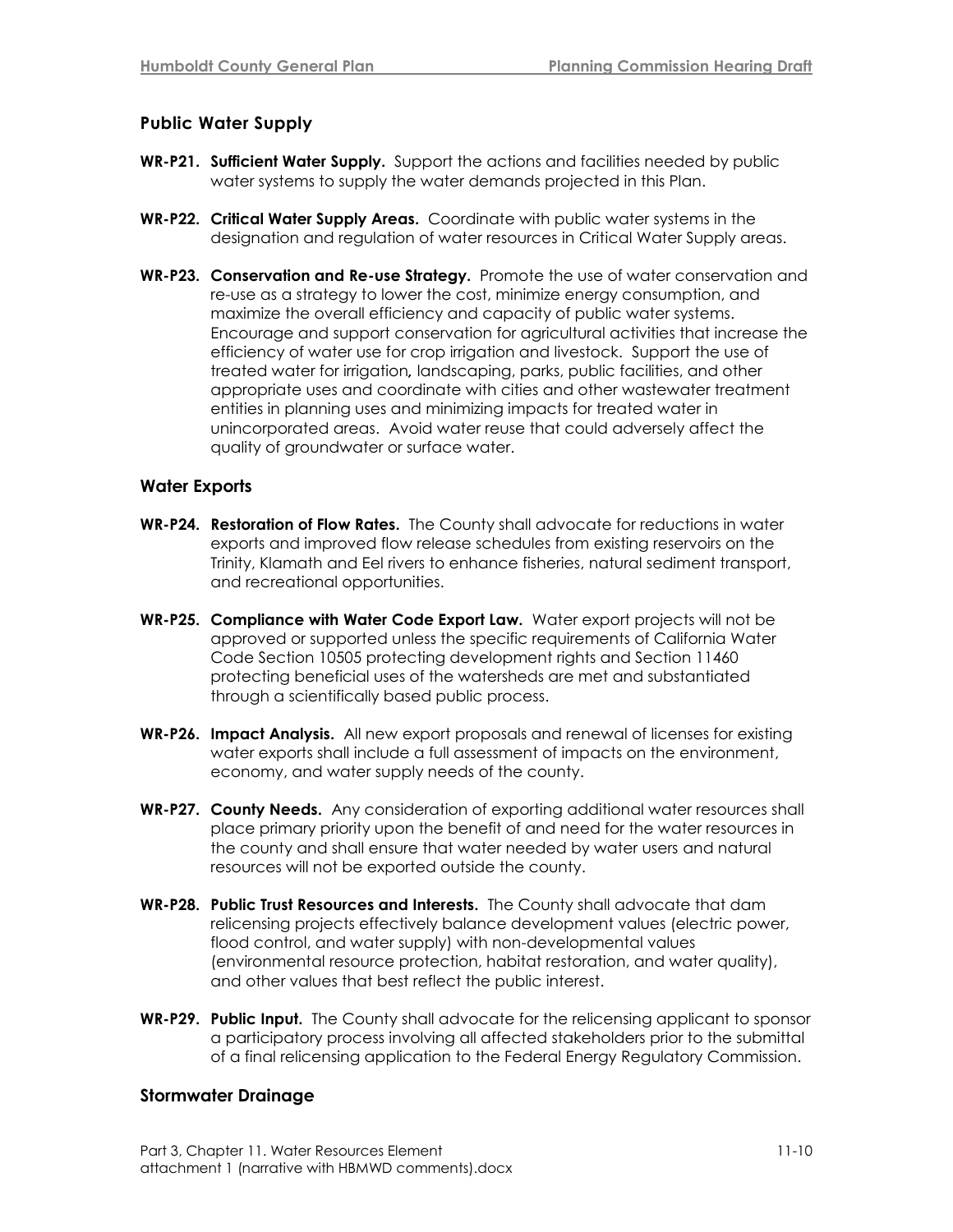- **WR-P30. Natural Stormwater Drainage Courses.** Natural drainage courses, including ephemeral streams, shall be retained and protected from development impacts which would alter the natural drainage courses, increase erosion or sedimentation, or have a significant adverse effect on flow rates or water quality. Natural vegetation within riparian and wetland protection zones shall be maintained to preserve natural drainage characteristics consistent with the Biological Resource policies. Storm water discharges from outfalls, culverts, gutters, and other drainage control facilities that discharge into natural drainage courses shall be dissipated so that they make no contribution to additional erosion and, where feasible, are filtered and cleaned of pollutants.
- **WR-P31. Downstream Peak Flows.** Peak stormwater discharge shall not exceed the capacity limits of off-site drainage systems or cause downstream erosion, flooding, habitat destruction, or impacts to wetlands and riparian areas.
- **WR-P32. New Drainage Facilities.** Where it is necessary to develop additional drainage facilities, they shall be designed to be as natural in appearance and function as is feasible. All drainage facilities shall be designed to maintain maximum natural habitat of streams and their streamside management areas and buffers. Detention/retention facilities shall be managed in such a manner as to avoid reducing streamflows during critical low-flow periods.
- **WR-P33. Restoration Projects.** The County shall encourage restoration projects aimed at reducing erosion and improving existing habitat values in Streamside Management Areas and wetlands.
- **WR-P34. Commercial and Industrial Activities.** Commercial and industrial activities shall minimize, and eliminate to the extent possible, facility-related discharges to the stormwater system. As required by state codes and local ordinances, commercial and industrial stormwater discharge must be routed to a wastewater collection system; for example, minimizing runoff from vehicle maintenance yards, car washes, restaurants cleaning grease, contaminated mats/carts into storm drains, and other wash practices that result in materials other than plain water entering the storm drain system.
- **WR-P35. Oil/Water Separation.** Parking lot storm drainage shall include facilities to separate oils from stormwater in accordance with Public Works requirements and the recommendations of the Stormwater Quality Association's California Stormwater Best Management Practices Handbooks or their equivalent.
- **WR-P36. Erosion and Sediment Control Measures**. The following erosion and sediment control measures shall be incorporated into development design and improvements:
	- A. Minimize soil exposure during the rainy season by proper timing of grading and construction;
	- B. Retain natural vegetation where feasible;
	- C. Vegetate and mulch denuded areas to protect them from winter rains;
	- D. Divert runoff from steep denuded slopes and critical areas with barriers or ditches;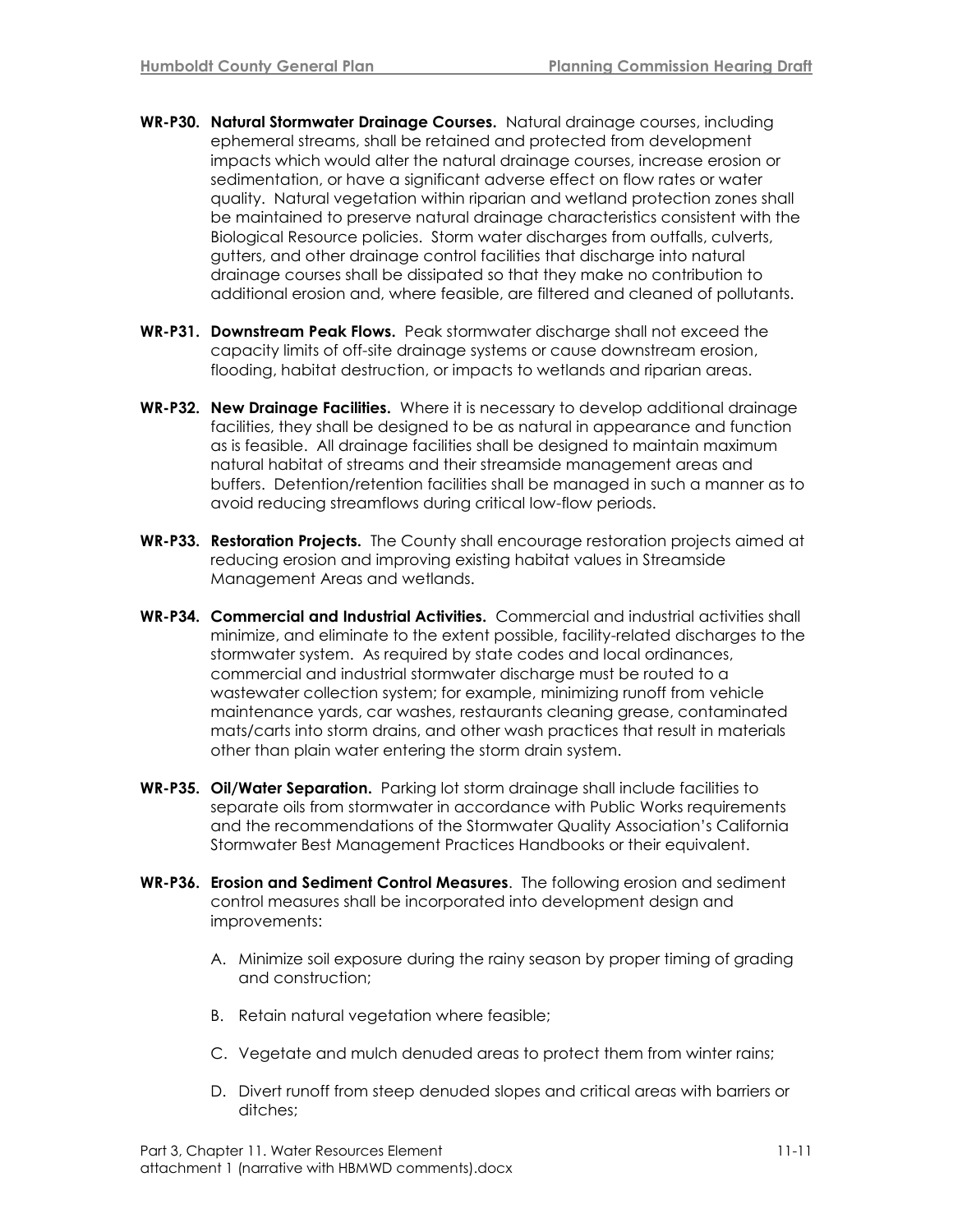- E. Minimize length and steepness of slopes by benching, terracing, or constructing diversion structures;
- F. Trap sediment-ladened runoff in basins to allow soil particles to settle out before flows are released to receiving waters;
- G. Inspect sites frequently to ensure control measures are working properly and correct problems as needed; and
- H. Allow for the construction of public roads, trails, and utilities, when properly mitiaated.
- **WR-P37. Storm Drainage Design Standards**. Drainage design standards for new development shall be adopted by ordinance. The design standards shall ensure that storms of specified intensity, frequency, and duration can be accommodated by engineered drainage systems and natural drainage courses.
- **WR-P38. Storm Drainage Impact Reduction.** Develop storm drainage development guidelines with incentives to encourage low-impact development standards to reduce the quantity and increase the quality of stormwater runoff from new developments.
- **WR-P39. Reduce Toxic Runoff.** Minimize chemical pollutants in stormwater runoff such as pesticides, household hazardous wastes, and road oil by supporting education programs, household hazardous waste and used oil collection, street and parking lot cleaning and maintenance, use of bio-swales and other urban stormwater best management practices described in the California Stormwater Best Management Practices Handbooks or their equivalent.
- **WR-P40. Fish Passage Designs.** Work with federal and state agencies to retrofit existing drainage and flood control structures and design new structures to facilitate fish and other wildlife passage in partnership with federal and state agencies.

# **11.5 Standards**

#### **Water Resources and Land Use**

- **WR-S1. Designation of Critical Water Supply and Watershed Areas**. The designation by the Board of Supervisors of Critical Water Supply and Watershed Areas shall be a public process, involving a recommendation from the Planning Commission and input from the public, affected water providers, and state and federal agencies.
- **WR-S2. Development within Critical Water Supply Areas**. Ministerial land use development proposed within Critical Water Supply areas shall comply with performance standards adopted by ordinance. Discretionary development shall comply with performance standards and supplemental permit conditions. Standards and permit conditions shall require: 1) demonstrating that no risk of contamination to the water supply would occur due to the development activity; and 2) avoiding degradation of municipal water supplies by reducing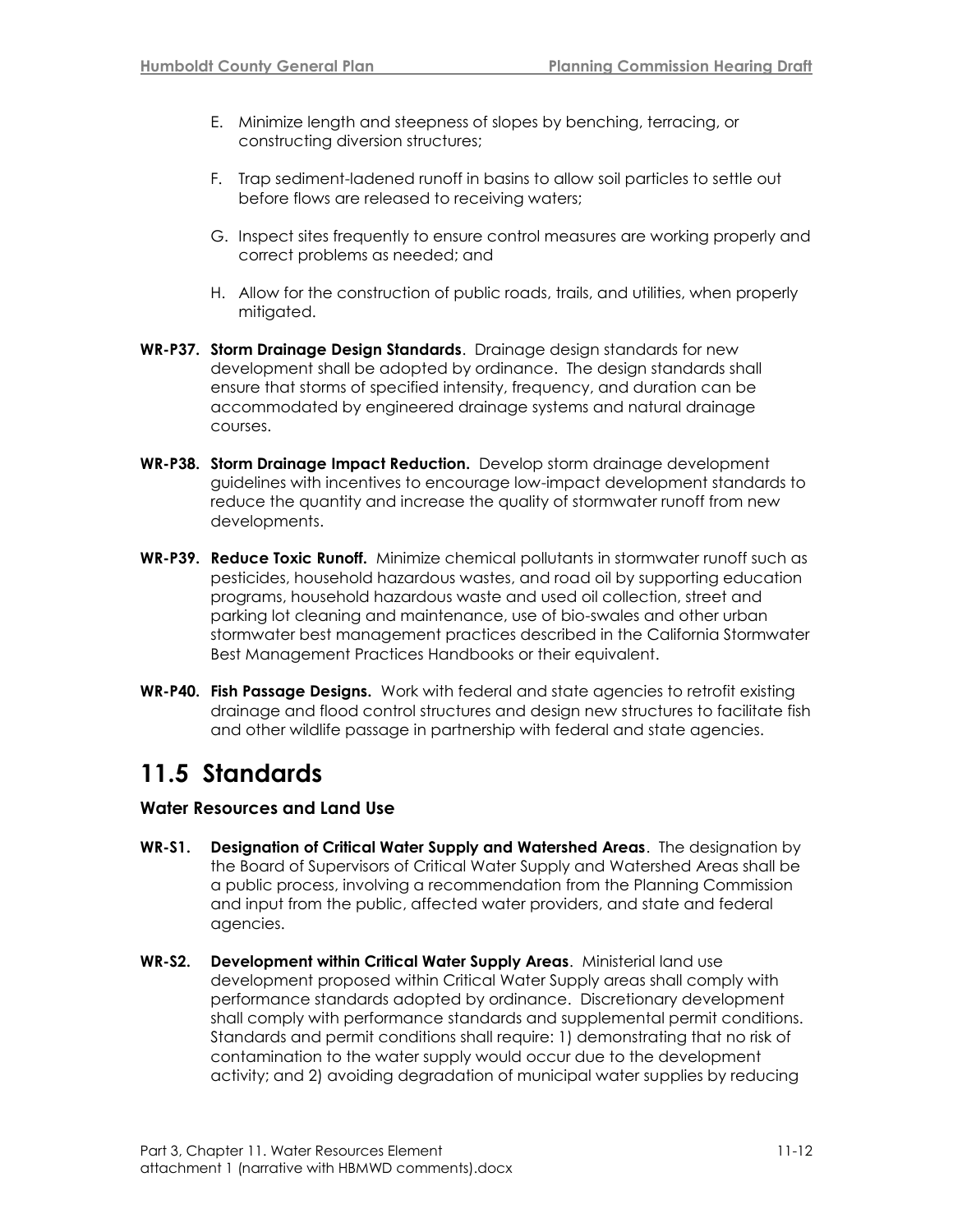cumulative impacts to surface water quality and water quantity during low-flow periods to below levels of significance.

- **WR-S3. Development within Critical Watershed Areas.** Ministerial land use development proposed within Critical Watershed Areas shall comply with performance standards adopted by ordinance. Discretionary development shall comply with performance standards and supplemental permit conditions. Standards and permit conditions shall avoid take of endangered or threatened species by reducing cumulative impacts to aquatic habitat to below levels of significance.
- **WR-S4. Protection of Groundwater Recharge Areas.** Ministerial and discretionary development in Critical Water Supply or Watershed Areas where maintenance of groundwater recharge is determined to be necessary to maintain sustainable groundwater demands or surface water flows shall maintain or increase the site's pre-development absorption to recharge groundwater or be conditioned to reduce effects to water supplies to below levels of significance.
- **WR-S5. Surface Water Withdrawal Permitting.** Ministerial and discretionary permits for land use development that include development of new in-stream water sources or other streambed alterations subject to California Fish and Game Code Section 1602 shall provide evidence of, or be conditioned to obtain a Streambed Alteration Agreement from the Department of Fish and Game.
- **WR-S6. Subdivisions Demonstration of Sufficient Water Supply.** Demonstration of sufficient water supply shall include the requirements of the proposed subdivision, existing uses, and planned future uses. Subdivisions subject to state requirements of SB 610 and SB221 shall make the appropriate demonstrations consistent with regulations (as amended) established by these acts. Written service letters from a public water system written in conformance with this policy is sufficient evidence. Subdivisions to be served through on-site water supplies or private water systems must provide evidence of sufficient water supply to the County Department of Environmental Health.
- **WR-S7. Total Maximum Daily Loads (TMDLs) Implementation.** Discretionary development within watersheds containing impaired water bodies as defined under Section 303(d) of the federal Clean Water Act and governed by TMDL pollution prevention plans shall be conditioned to reduce or prevent further impairment consistent with applicable TMDLs.
- **WR-S8. Erosion and Sediment Discharge.** Ministerial and discretionary projects shall conform to grading ordinance standards for erosion and sediment control.
- **WR-S9. County Facilities Management.** The design, construction, and maintenance of County roads, bridges, drainages, and other facilities shall minimize erosion and discharge of sediments by following best management practices in accordance with the Five County Water Quality and Stream Habitat Protection Manual for County Road Maintenance in Northwestern California Watersheds (5C's Manual) or its equivalent.
- **WR-S10. Projects in Proximity to Wild and Scenic Rivers**. Projects located within state designated wild, scenic, or recreational river basins shall be consistent with the guidelines in the State Wild and Scenic Rivers Act as amended.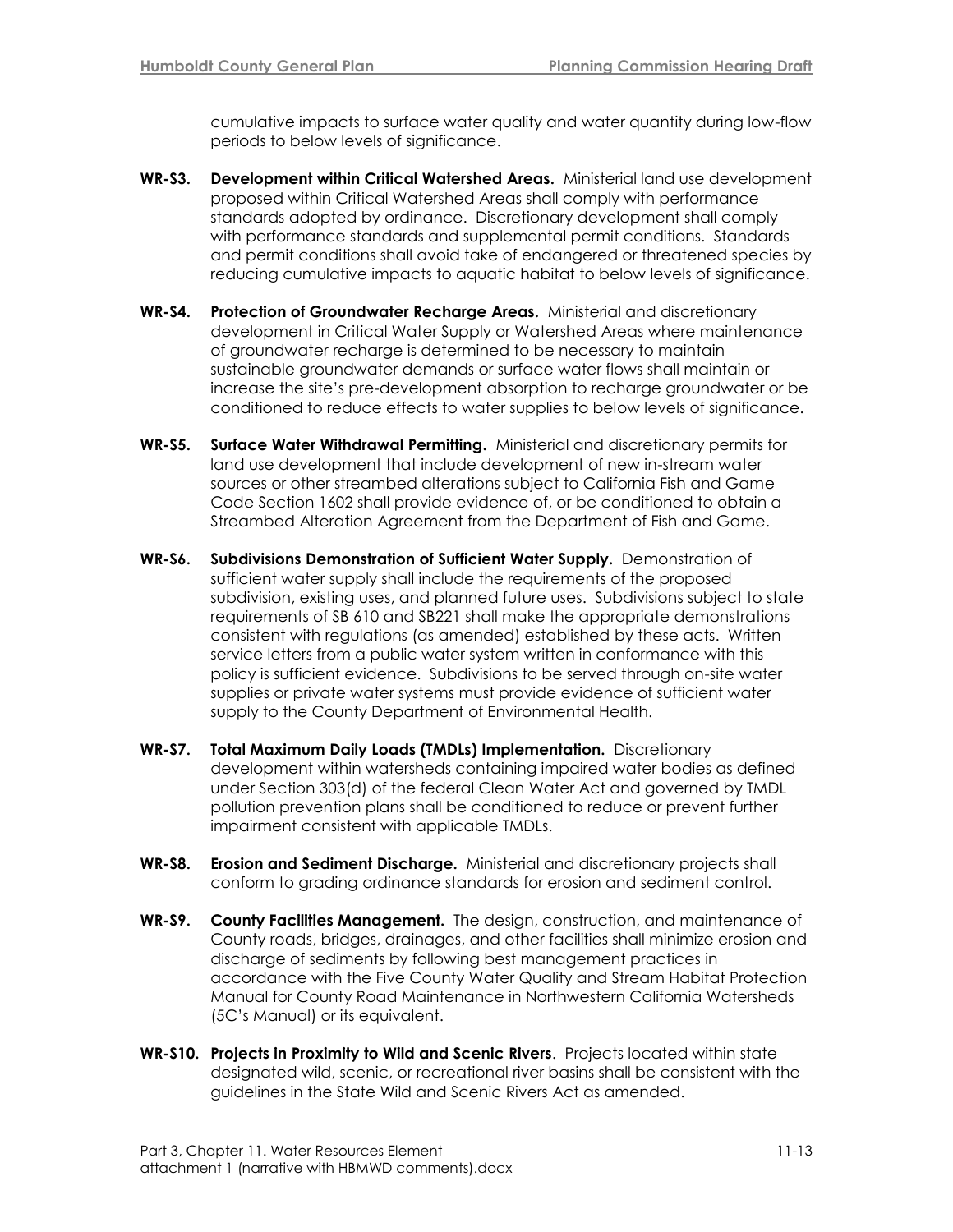**WR-S11. Small Hydroelectric.** Development of small run-of-the-river hydroelectric projects on privately owned lands are considered accessory to allowed uses if they are sized and designed to meet the electrical demands of the subject property only.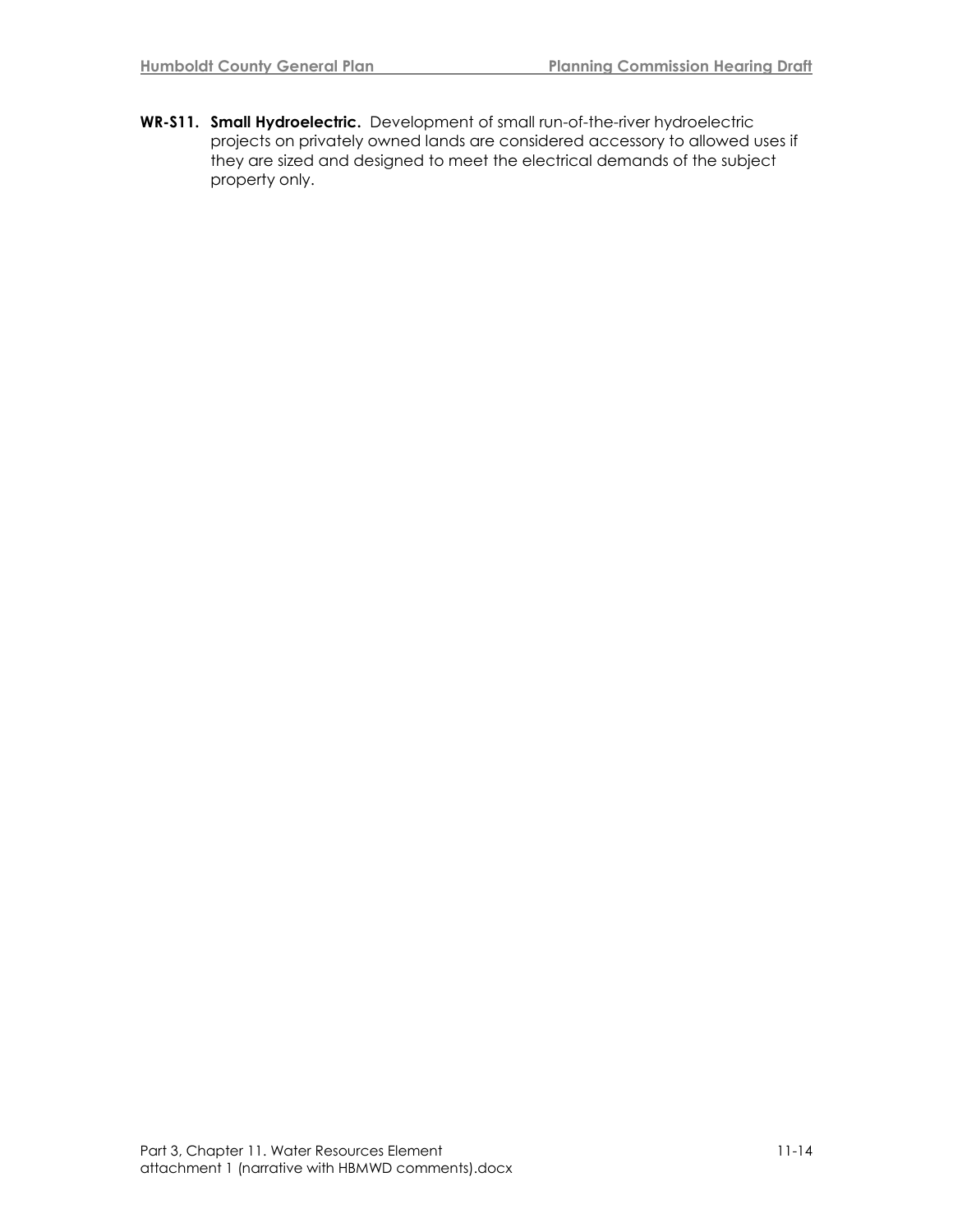#### **Water Exports**

- **WR-S12. Water Export Projects on Humboldt County Rivers.** The Humboldt County Board of Supervisors, prior to giving its approval and support to export projects on county rivers, will require following information to demonstrate the export project's adherence to the requirements of California Water Code Section 10505 protecting development rights and Section 11460 protecting beneficial needs of the watersheds. The analysis of the export project shall include:
	- A. Effects on in-stream flows including flood events.
	- B. Assessment of the environmental impact of the proposed project using appropriate ecological studies by a team of independent experts, qualified to conduct such studies, funded by the project sponsor and completed before project authorization.
	- C. Effects on fisheries and native wildlife habitat and restoration efforts. Analysis of the sustainability of any proposed fisheries and wildlife habitat mitigations.
	- D. Impacts to Native American communities, including cultural and archaeological resources, economies, fisheries, and water supplies.
	- E. Water supplies necessary to meet the ultimate future development needs of residential, agricultural, municipal, industrial, and recreational users and to promote environmental protection and fisheries habitat restoration.
	- F. Cost and benefits to recreation.
	- G. Water quality impacts and provisions for enhancement of any impaired water bodies (Section 303(d) of the federal Clean Water Act.
	- H. Property tax and other fiscal or economic losses to local entities.
	- I. Public infrastructure and service demands and costs including roads and recreation facilities.
	- J. Public cost and benefits on statewide, regional, county, and local scales including the monetized value of impacted ecological services.
- **WR-S13. Minimizing Effects of Water Exports.** The County shall require that exports not damage the county's environmental and economic setting by ensuring that ―no unreasonable effect‖ occurs in the transfer and withdrawal of water resources pursuant to Section 1810 of the State Water Code.

County standards for defining "no unreasonable effect" include actions that will not:

A. Contribute to a decline in the population of any sensitive or protected plant, fish, or wildlife species.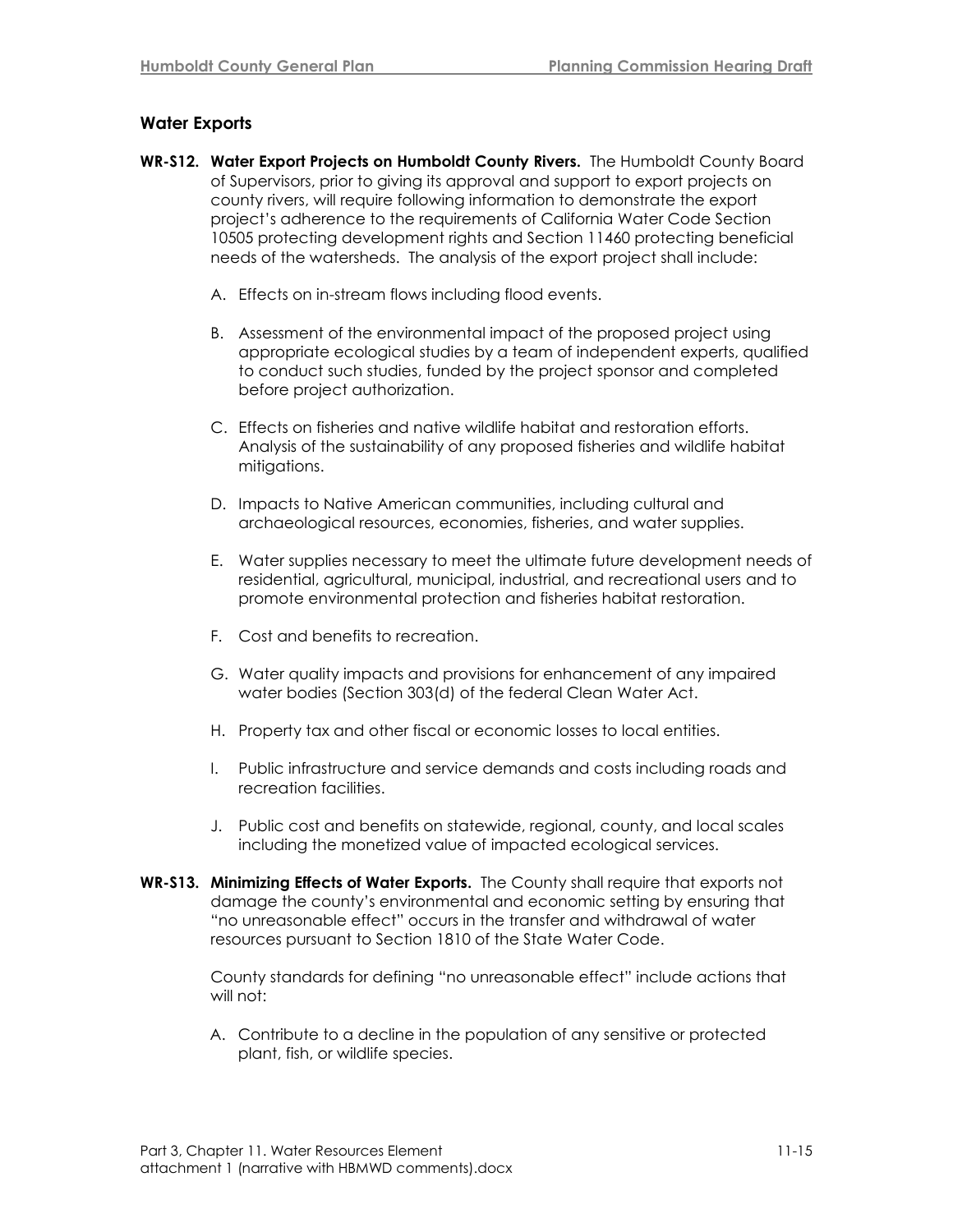- B. Reduce water levels in any existing public or private groundwater wells to levels that preclude withdrawal by existing users or would substantially increase the costs or such withdrawal.
- C. Contribute to any impacts on water quality that reduces water quality below health standards or federal or state water quality standards.
- D. Contribute to effects on water quality that would result in a deficiency by the water treatment agency's ability to treat water to appropriate standards.
- E. Reduce available groundwater or surface water resources to levels that would make access and/or use of these waters uneconomical for development planned in accordance with this General Plan.
- F. Directly or indirectly discharge contaminants into surface or groundwater resources.

#### **Stormwater Drainage**

**WR-S14. Storm Water Management.** All commercial, industrial, multi-family, quasi-public, and public parking facilities shall, whenever possible, provide stormwater treatment for parking lot runoff using bio-retention areas, filter strips, and/or other practices that be integrated into required landscaping areas and traffic islands. In all other cases, oil/water separators shall be required. A maintenance plan for oil/water separators shall be required.

# **11.6 Implementation Measures**

#### **Water Resources and Land Use**

- **WR-IM1. Critical Water Supply and Watershed Area Ordinance.** Prepare and adopt an ordinance to implement Critical Water Supply and Watershed Area policies.
- **WR-IM2. Critical Water Supply and Watershed Area Designation.** Identify and designate Critical Water Supply and Watershed Areas through a zoning overlay process using best available scientific data, consultation with municipal water suppliers and resource agencies, and public outreach and input.
- **WR-IM3. Require Restoration of Degraded Areas***.* Require replanting of vegetation and remediation of erosion conditions in conjunction with related discretionary land use approvals, especially those including roads and grading on steep slopes.
- **WR-IM4. County Facilities.** The Department of Public Works shall manage and conduct internal reviews of County construction and maintenance activities to ensure conformance with adopted best management practices for erosion and sediment control.
- **WR-IM5. Septic Systems.** Actively pursue the abatement of failing septic systems that have been demonstrated to represent a health and safety hazard.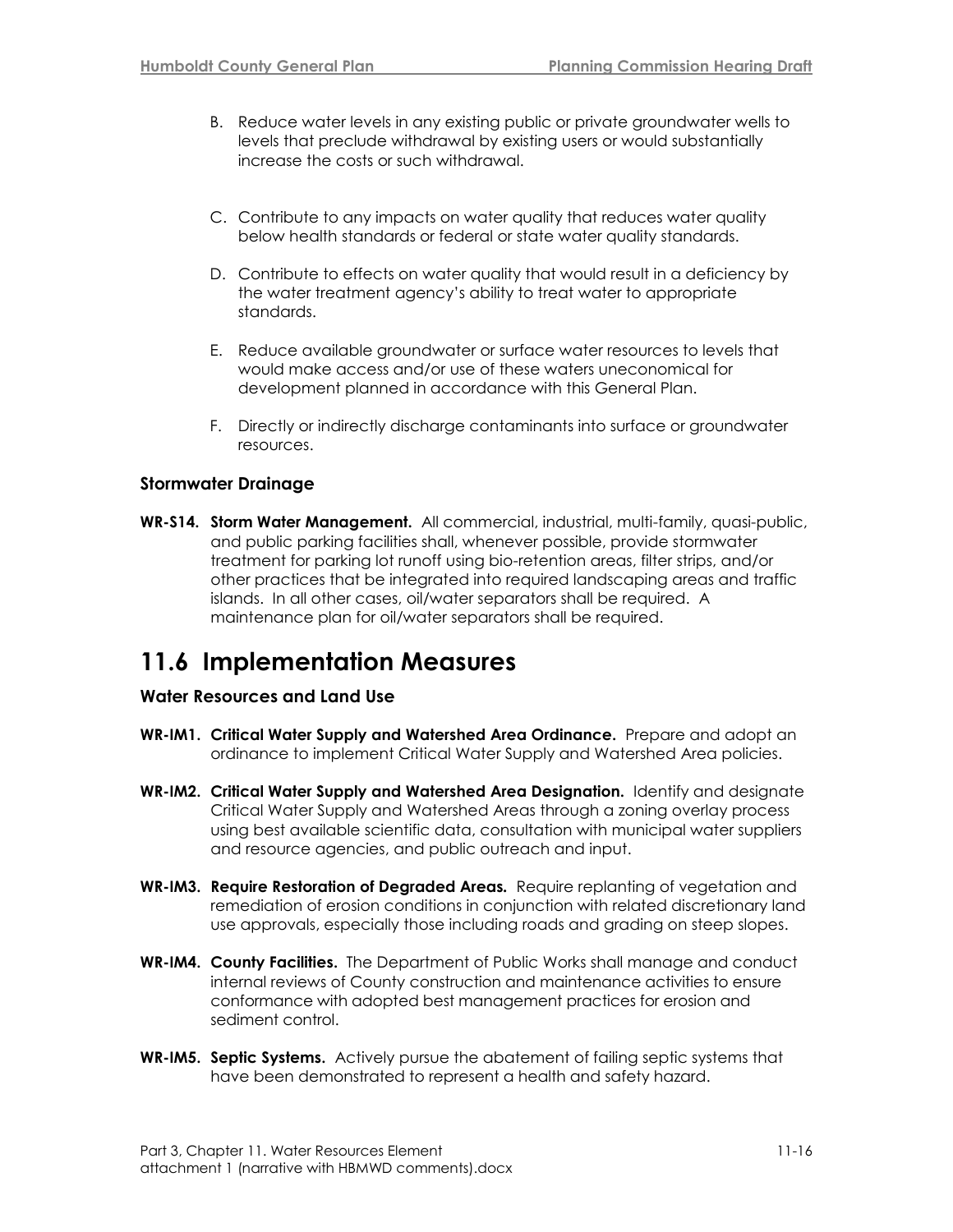- **WR-IM6. Permitting Coordination.** The County shall maintain efficient and timely procedures for project referral to the North Coast Regional Water Quality Control Board for review and consultation.
- **WR-IM7. Basin Plan Septic Requirements.** Update and amend existing County septic regulations to reflect the latest Basin Plan standards for design and maintenance of on-site wastewater systems.

#### **Watershed Planning**

- **WR-IM8. Watershed Planning.** The County shall maintain relevant land use data on watershed basis to support watershed based management and decisionmaking processes.
- **WR-IM9. North Coast Integrated Regional Water Management Planning.** The County shall participate in the continued update and implementation of the North Coast Integrated Regional Water Management Plan.
- **WR-IM10.Total Maximum Daily Loads (TMDLs).** Map impaired water bodies as defined under Section 303(d) of the federal Clean Water Act with associated impairment parameters, water quality objectives, and pollution budgets contained in TMDL pollution prevention plans.
- **WR-IM11.Watershed Data.** Seek and secure funding to evaluate the quality and quantity of water resources in each of the watershed basins. Support studies that correlate the quality and quantity of water captured, stored, and contained within watersheds to the needs of beneficial water uses by residents, local industry, agriculture, and the natural environment.
- **WR-IM12.Groundwater Management Plans.** Support the development of Groundwater Management Plans (California Water Code Section 10750 - 10756) for Critical Water Supply and Watershed Areas or in other areas where maintenance of groundwater recharge is determined to be necessary to maintain sustainable groundwater demands. The Board shall consider serving as the local public agency as defined by California Water Code Section 10752, in areas within the County not served by a water service provider.
- **WR-IM13. Water Planning and Coordination.** Actively encourage and participate in local and state water resource planning efforts that have the potential to achieve Water Resource Element goals.
- **WR-IM14.Watershed Planning with Public Land Managers.** Participate in the planning activities of federal and state land management agencies to advocate for watershed-based planning and management approaches and policies and projects that are consistent with Water Resource Element policies.
- **WR-IM15.Coordinate and Support Watershed Efforts***.* Seek funding and work with land and water management agencies, community-based watershed restoration groups, and private property owners to implement programs for maintaining and improving watershed conditions that contribute to improved water quality and supply.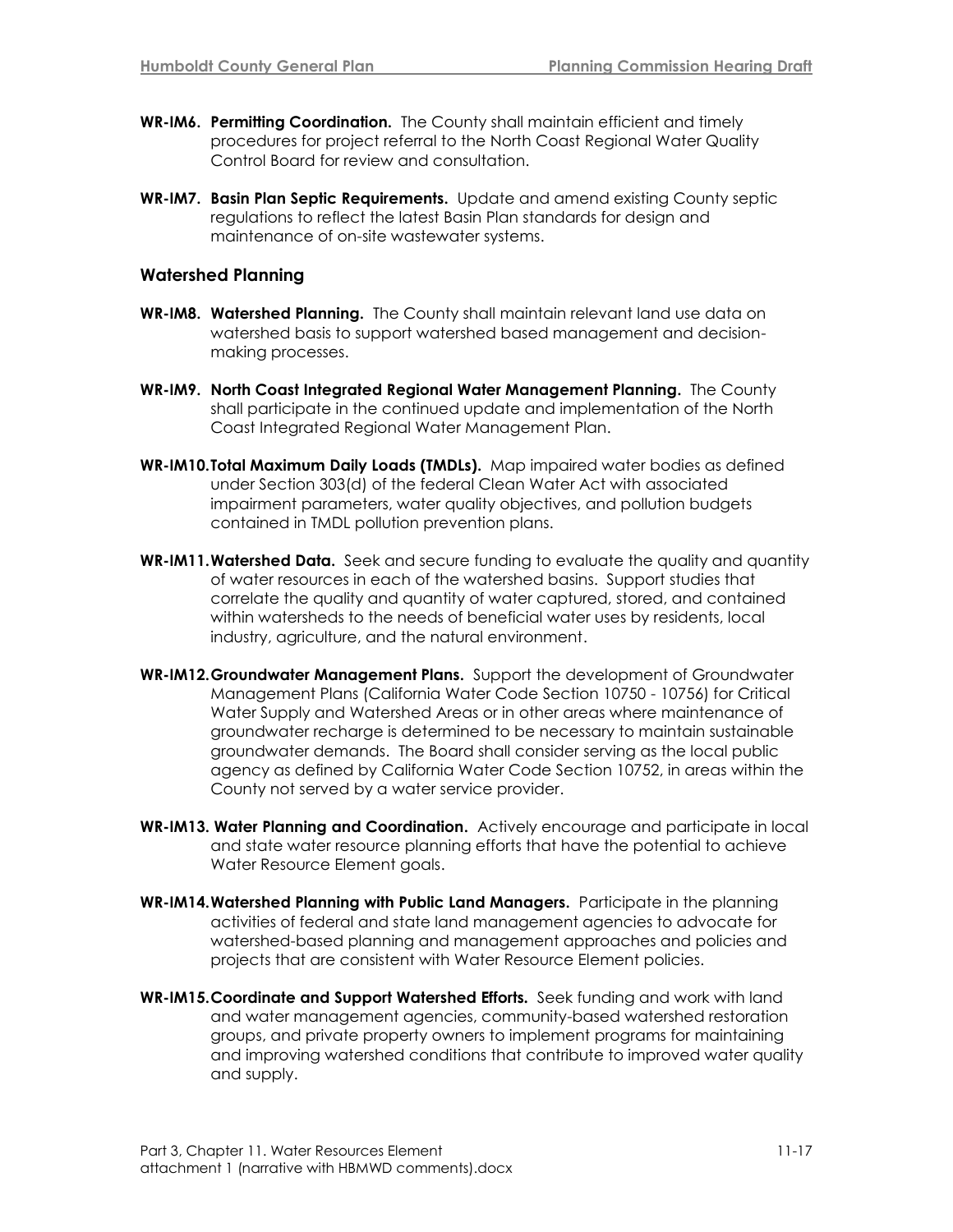- **WR-IM16.Basin Plan.** Work cooperatively with the North Coast Regional Water Quality Control Board and other interested parties in the update and implementation of Basin Plan policies and programs.
- **WR-IM17.Water Resources Funding.** Work with public water suppliers, utility districts, stakeholder groups, and interested parties to seek and secure outside funding sources to implement this Element.
- **WR-IM18.Facility Construction.** Coordinate with public water suppliers in the planning, development, and construction of the storage and transmission facilities needed to supply water pursuant to this Plan's policies, urban water management plans, water supply agreements, municipal service reviews, and programs to mitigate identified water quantity conditions, where applicable.

#### **Public Water Supply**

- **WR-IM19.Water Facilities Consistency with the General Plan.** Pursuant to the requirements of California Government Code, Sections 65400-65402, require public water suppliers—including cities, county-dependent districts, special districts, and other local public agencies—to consult with the County prior to acquiring a site or developing any well or facilities for public water supplies in the unincorporated area, by requesting a determination of the proposal's consistency with the General Plan.
- **WR-IM20. Technical Assistance Water Supply and Quality.** Assist public water suppliers in the assessment of available water supplies and protection of water quality.
- **WR-IM21.Long-term Water Supply Planning.** Work with Humboldt Bay Municipal Water District and other public water suppliers in the development and implementation of long-term plans for water supply, storage, and delivery necessary to first meet existing water demands and, secondly, to meet planned growth within the designated service areas, consistent with the sustainable yield of water resources.
- **WR-IM22.Promoting Water Conservation and Re-use.** Maintain information resources for permit applicants on:
	- A. Water-conserving design and equipment in new construction.
	- B. Water conserving landscaping measures.
	- C. Water conserving retrofit options for existing buildings.
	- D. Residential water re-use options including grey-water systems.
	- E. Off-stream water storage systems
- **WR-IM23.Urban Water Management Plans.** Review and comment on Urban Water Management plans (California Water Code Sections 10610–10656) prepared by urban water suppliers.